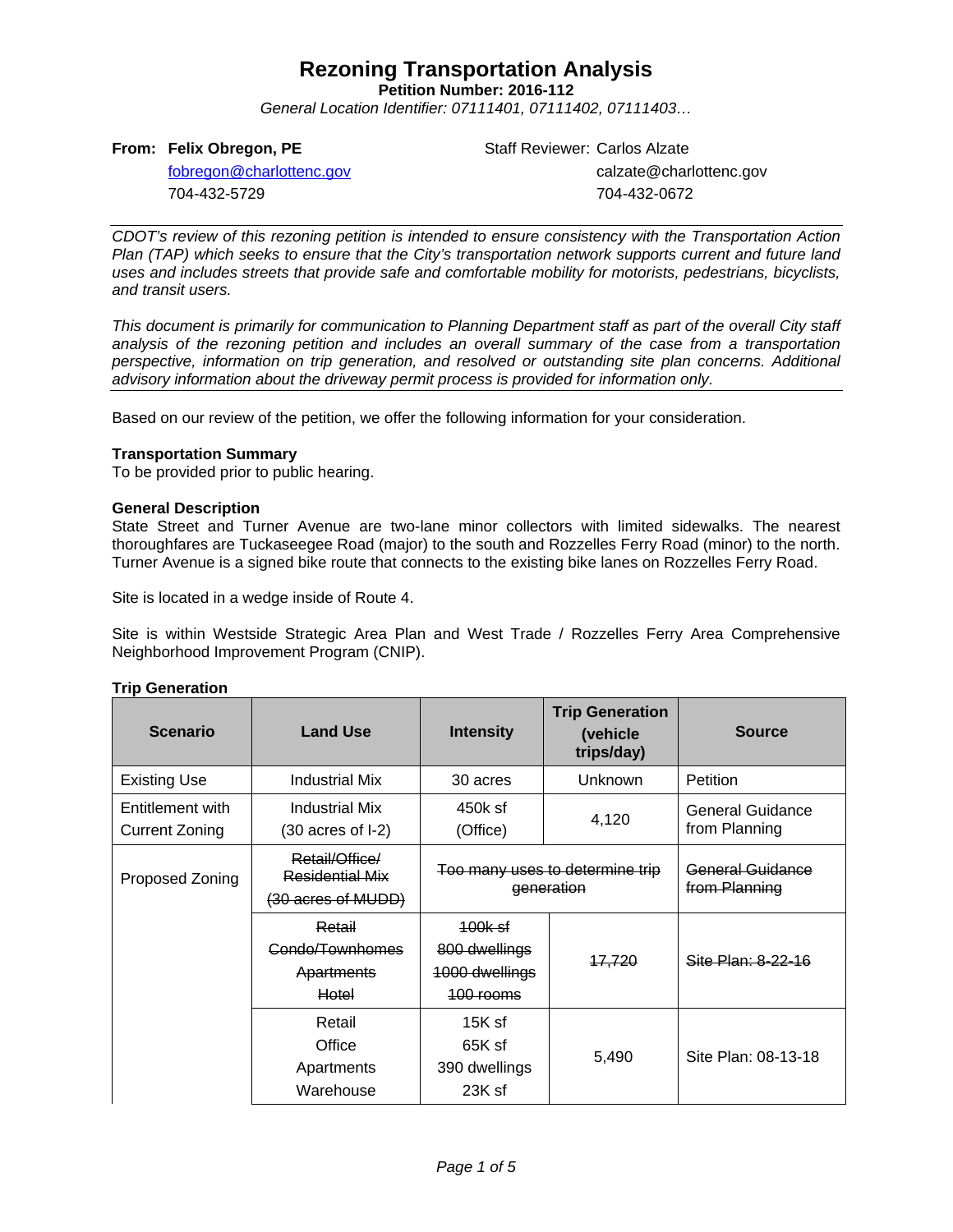**Petition Number: 2016-112**

*General Location Identifier: 07111401, 07111402, 07111403…*

|  | Retail     | 45K sf        |      |                     |
|--|------------|---------------|------|---------------------|
|  | Office     | 230K sf       | 9070 | Site Plan: 10-15-18 |
|  | Apartments | 390 dwellings |      |                     |
|  | Warehouse  | 23K sf        |      |                     |

### **Curbline**

The proposed zoning district has a setback measured from an existing or proposed future curbline. The location of the future back-of-curb for:

- 1. Chamberlain Avenue (west of South Gardener Avenue): 19.5 feet from centerline of the road
- 2. Chamberlain Avenue (east of South Gardener Avenue): existing back-of-curb is in the correct future location
- 3. South Gardener Avenue: 14.5 feet from centerline of the road (without on-street parking) 17 feet from centerline of the road (with on-street parking)
- 4. South Turner Avenue: existing back-of-curb is in the correct future location

**Traffic Study:** The current updated site plan proposes a higher intensity development than the previous one which substantial increases the trips generated. The petitioner will need to update the traffic impact study to reflect the changes and determine the mitigations necessary for the proposed development.

### **Outstanding Issues**

- 1. Based on the proposed land uses, a traffic impact study (TIS) is required. Contact CDOT staff reviewer for scoping. In particular, CDOT will be looking to define
	- a. Right of way reservation and/or implementation of envisioned streetscape and parallel greenway projects
	- b. Impact of and mitigation for additional vehicle trips generated by this site that may disturb the shared-use/multimodal character of the surrounding local streets (e.g. Turner Avenue, a signed bicycle route) thereby removing existing bicycle connectivity.
	- c. Turn lane and pedestrian crossing improvements at study intersections that lead directly to the site. It is anticipated that the current configuration of Turner Avenue at Rozzelles Ferry Road and at State Street are likely not adequate to support the development intensity of the proposed district.
- 2. The petitioner should revise the site plan to add "upon CDOT approval" to the end of transportation note  $(b)$  4.
- 3. CDOT does not agree with a blanket deviation from MUDD-O streetscape provisions for existing structures (MUDD-O optional provisions note (a)) but can commit to considered case-by-case requests during the permitting phase. Without specific commitment to MUDD streetscape requirements along existing streets, reuse of existing buildings can preclude identified and committed streetscape projects.
	- a. CDOT does not agree with the proposed phasing of the streetscape for existing Chamberlain Avenue, South Gardener Avenue, and South Turner Avenue. The existing streets do not have the infrastructure in place to support the proposed intensification of the site. The petitioner should revise the site plan and conditional notes to provide the streetscape necessary for either re-use of existing buildings or redevelopment.
- 4. CDOT does not agree with MUDD-O Optional Provision "d". Doors for proposed buildings cannot encroach into the sidewalk or pedestrian path.
- 5. The petitioner should revise the site plan to show the extension of Chamberlain Avenue to Stewart Avenue.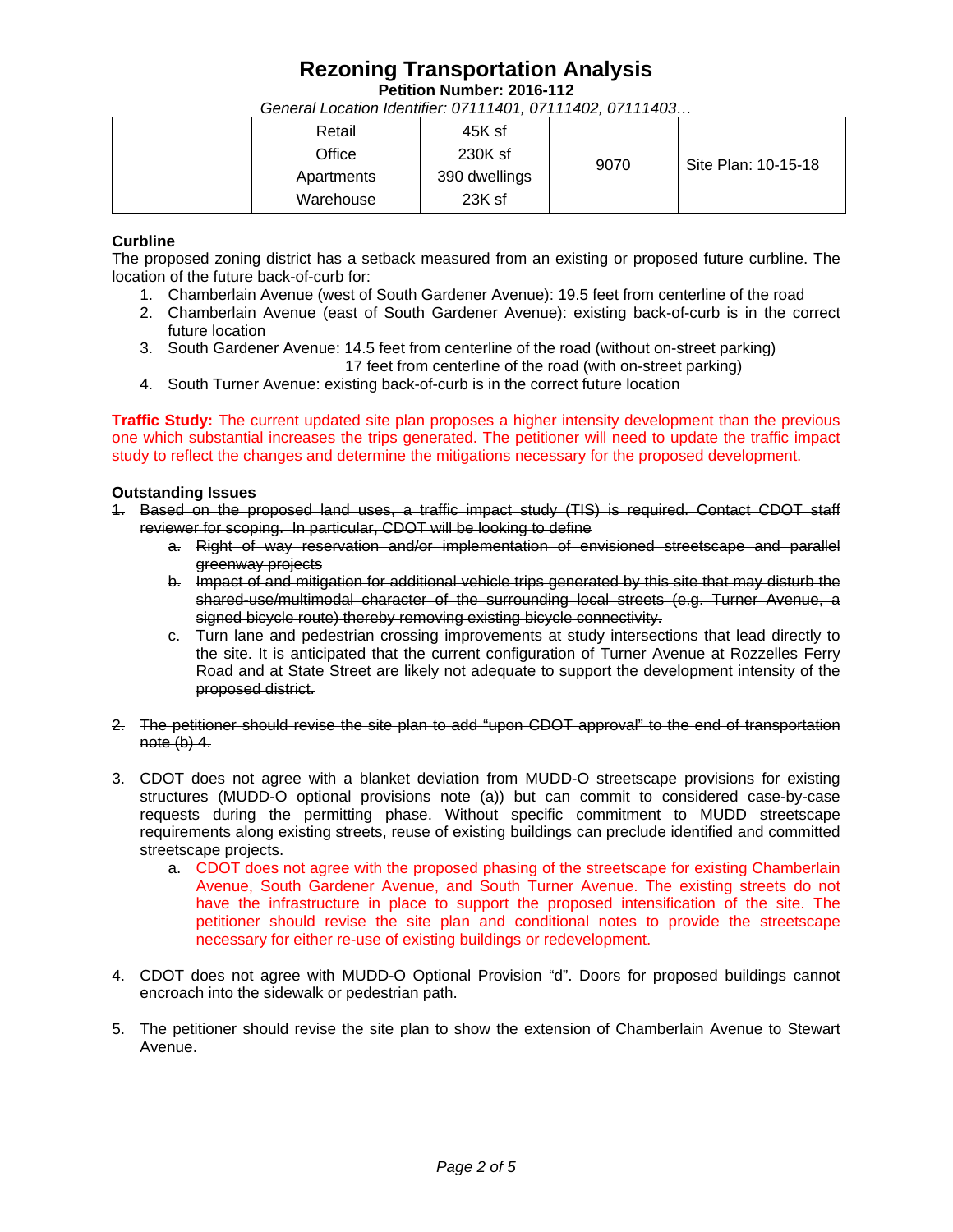**Petition Number: 2016-112**

*General Location Identifier: 07111401, 07111402, 07111403…*

- 6. The petitioner should revise the site plan to show the extension of Stewart Avenue from Rozzelles Ferry Road to Chamberlain Avenue.
	- a. The current site plan increases the vehicular trips generated which creates a greater need for improvement to the existing street network. In its current form the site plans proposes development on the block of Chamberlain Avenue between South Gardener Avenue and future Stewart Avenue that exceeds 800 feet. This type of block length and lack of road network is not in line with the maximum block lengths of 650 feet envisioned by the City for mixed use developments located in a wedge. If the extension of Stewart Avenue is not achievable due to site conditions, a pedestrian/bike connection can be built in its place and a north-south street connecting Rozzelles Ferry Road to Chamberlain Avenue and into the site can be built in the location shown below:

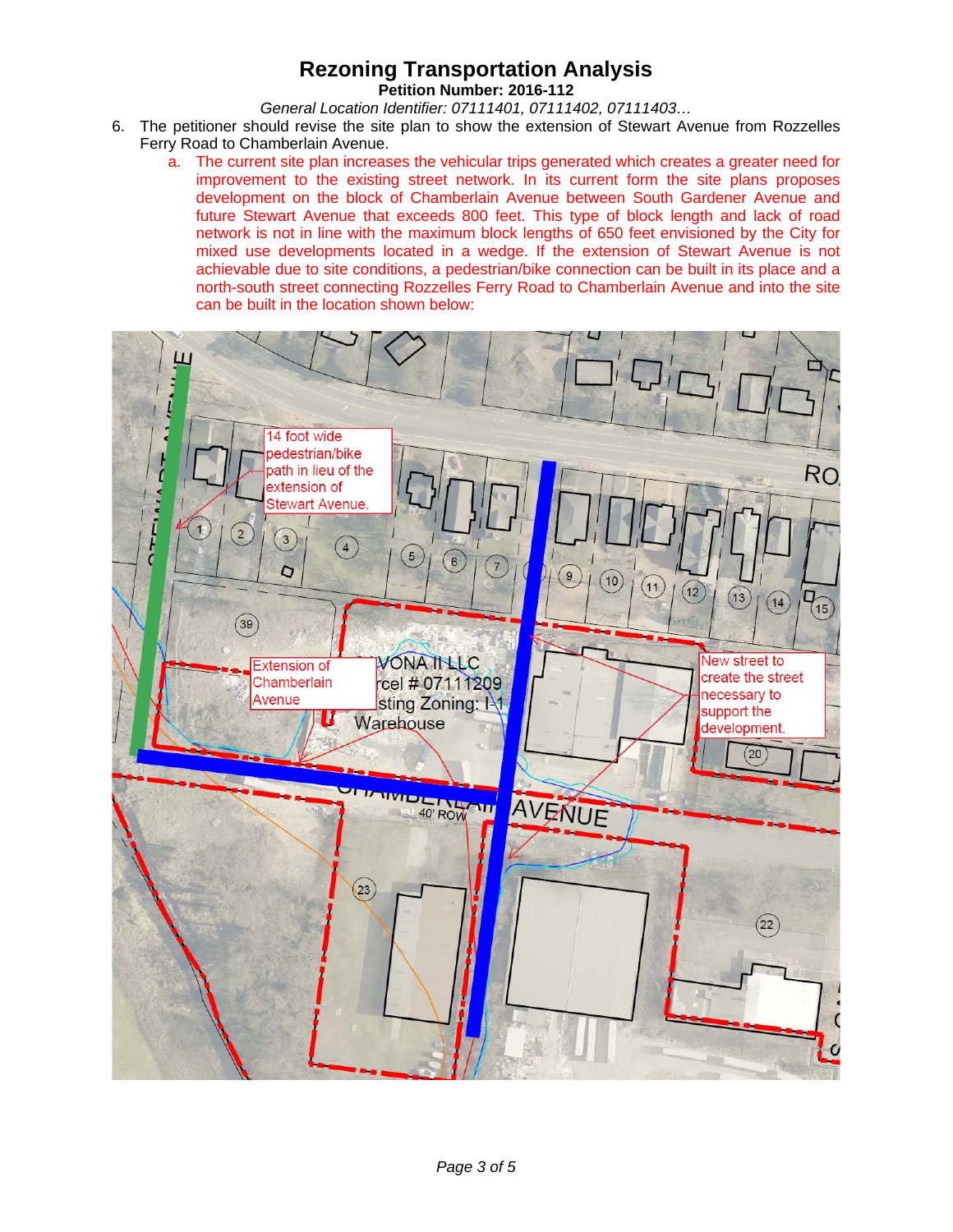**Petition Number: 2016-112**

*General Location Identifier: 07111401, 07111402, 07111403…*

- 7. The petitioner should revise the site plan to reserve right of way and incorporate cross section features as appropriate for West Trade / Rozzelles Ferry Area Comprehensive Neighborhood Improvement Program (CNIP) identified projects adjacent to or within the site.
- 8. The petitioner should revise the site plan to show all internal streets as public. Furthermore, the petitioner should provide an internal street network that supports the proposed development and increased intensity. CDOT does not think the proposed network can support the development in its current form.
- 9. The petitioner should revise the site plan and conditional notes to show street cross-sections that meet City standard and the location of the back-of-curbs as noted in the curbline section of this memo. Furthermore, CDOT does not support the proposed cross-section "B" for Chamberlain Avenue.

### **Advisory Information**

The following are requirements of the developer that must be satisfied prior to driveway permit approval. We recommend that the petitioner reflect these on the rezoning plan as-appropriate.

- 1. According to the City of Charlotte's Driveway Regulations, CDOT has the authority to regulate/approve all private street/driveway and public street connections to the right-of-way of a street under the regulatory jurisdiction of the City of Charlotte.
- 2. Adequate sight triangles must be reserved at the existing/proposed street entrance(s). Two 35' x 35' sight triangles (and two 10' x 70' sight triangles on North Carolina Department of Transportation on NCDOT maintained streets) are required for the entrance(s) to meet requirements. All proposed trees, berms, walls, fences, and/or identification signs must not interfere with sight distance at the entrance(s). Such items should be identified on the site plan.
- 3. The proposed driveway connection(s) to public streets will require a driveway permit(s) to be submitted to CDOT (and the North Carolina Department of Transportation on NCDOT maintained streets) for review and approval. The exact driveway location(s) and type/width of the driveway(s) will be determined by CDOT during the driveway permit process. The locations of the driveway(s) shown on the site plan are subject to change in order to align with driveway(s) on the opposite side of the street and comply with City Driveway Regulations and the City Tree Ordinance.
- 4. All proposed commercial driveway connections to a future public street will require a driveway permit to be submitted to CDOT for review and approval.
- 5. Any fence or wall constructed along or adjacent to any sidewalk or street right-of-way requires a certificate issued by CDOT.
- 6. A Right-of-Way Encroachment Agreement is required for the installation of any non-standard item(s) (irrigation systems, decorative concrete pavement, brick pavers, etc.) within a proposed/existing City maintained street right-of-way by a private individual, group, business, or homeowner's/business association. An encroachment agreement must be approved by CDOT prior to the construction/installation of the non-standard item(s). Contact CDOT for additional information concerning cost, submittal, and liability insurance coverage requirements.

| <b>Date</b>    | <b>Description</b>  | By |
|----------------|---------------------|----|
| 07-18-16       | <b>First Review</b> | CA |
| 08-20-18       | Second Review       | CA |
| $10 - 24 - 18$ | <b>Third Review</b> | CA |

#### **Revision Log**